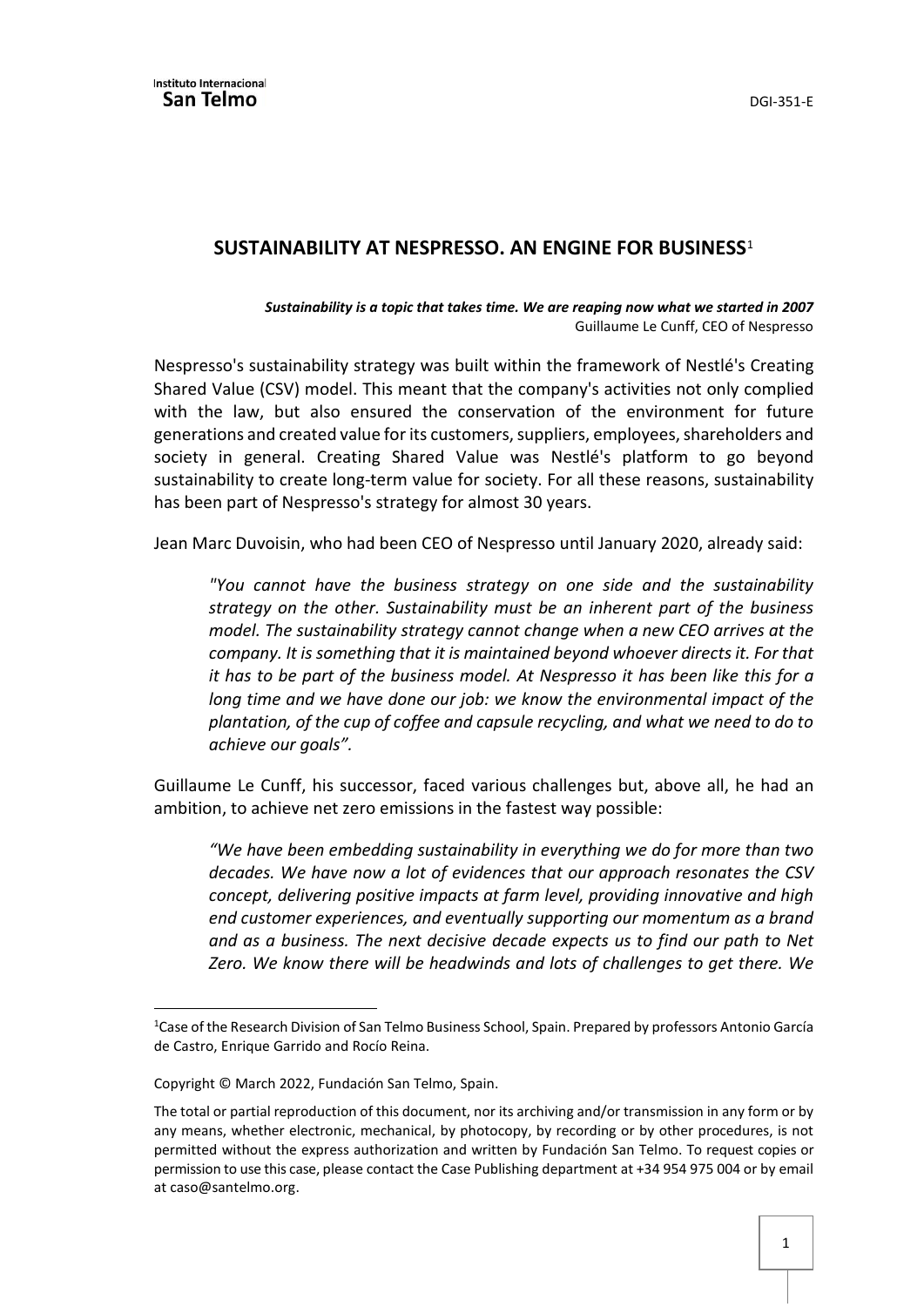*are not totally clear on how to get there in such a period of time. But, without having all solutions in place yet, we are also convinced that this will bring us new opportunities to innovate, to engage further with our customers, eventually creating more shared value across our entire value chain."* 

## **NESPRESSO**

 $\overline{a}$ 

## **Portioned Coffee**

In 2022, Nespresso was the global leader in the market for individual coffee capsules. The beginnings were not easy and it took several years to achieve any profits. In 1986, Nespresso pioneered the segment of coffee in capsules and its brand continued to be the reference and preferred by consumers of coffee in capsules, all over the world. Exhibit 1 shows a timeline of Nespresso's history.

For most of its history, Nespresso's sales had grown at an average annual rate of 30 percent. In 2021, organic growth reached 8.8 percent and its sales increased by 9.1 percent to CHF 6.4 billion. Nespresso had posted single-digit growth, driven by new consumer adoption, particularly for the Vertuo system, continued momentum in ecommerce, and a recovery in boutiques and other channels. There were major new product launches with the expansion of the World Explorations and Reviving Origins ranges. Overall, Nespresso gained market share, with contributions from most markets.

|                             |  |      | Sales 2021   Sales 2020   RIG   Pricing   ct. Organic   UTOP 2021   UTOP 2020   Margin 2021   Margin 2020 |       |       |
|-----------------------------|--|------|-----------------------------------------------------------------------------------------------------------|-------|-------|
| CHF6.4bn CHF5.9bn 8.2% 0.6% |  | 8.8% | CHF 1.5bn CHF 1.4bn                                                                                       | 23.0% | 23.6% |

The portioned coffee market, worth some \$16 billion in 2020, was the fastest growing and most dynamic segment of the global coffee market, and the trend seemed to remain positive. In Exhibit 2 you can see some graphs in this regard. Some estimates from the Reuters agency thought that in a decade coffee in capsules would be the main segment of the global coffee market.

Nespresso, according to experts and the general opinion in the sector, was one of the most profitable and fastest growing business units of Nestlé, being one of the multimillion dollar brands with which Nestlé obtained 70 percent of its income,as see Exhibit 3. Given the high profitability and despite the almost 2,000 patents that Nespresso had around the world, Nespresso had competitors. There was not only talk of capsules compatible with Nespresso machines but also of machines from other brands compatible with Nespresso capsules. Some analysts and experts commented that Nespresso and its managers would have to focus on these short-term issues more deeply.

Nespresso sold billions of capsules every year. The EBIT of these in 2015, (with approximately 5 grams of ground coffee and an average selling price of between 0.5 and 0.57 Swiss francs per unit <sup>2</sup>, depending on the type), was estimated to be around almost

<span id="page-1-0"></span><sup>&</sup>lt;sup>2</sup> These prices are those of capsules marketed in Switzerland. Prices varied by country.